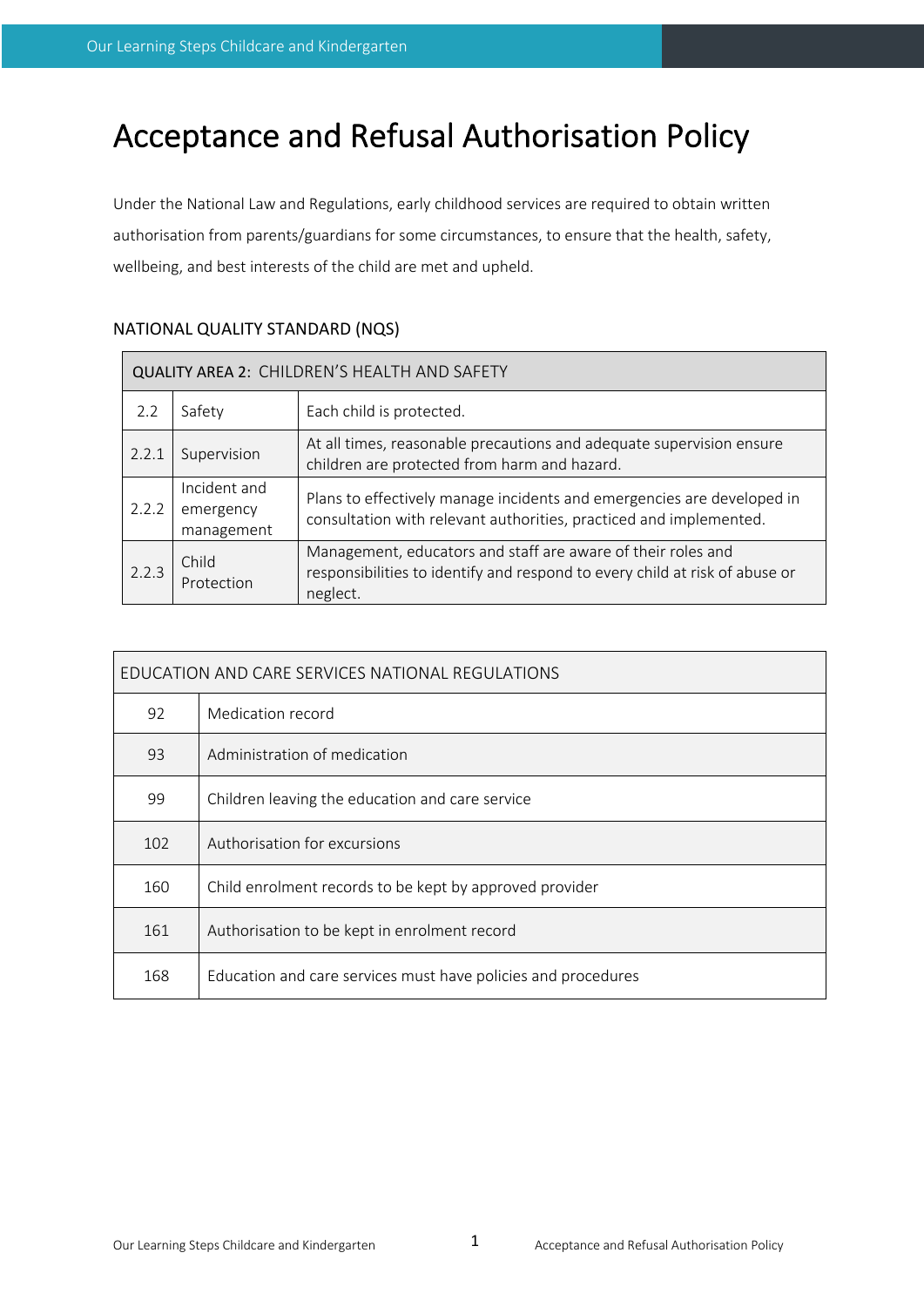### RELATED POLICIES

| Administration of Medication Policy | Child Safe Environment Policy<br>Enrolment and Orientation Policy<br><b>Excursion Policy</b><br>Incident, Injury, Trauma and Illness Policy |  |
|-------------------------------------|---------------------------------------------------------------------------------------------------------------------------------------------|--|
| Anaphylaxis Management Policy       |                                                                                                                                             |  |
| Arrival and Departure Policy        |                                                                                                                                             |  |
| Asthma Management Policy            |                                                                                                                                             |  |
|                                     |                                                                                                                                             |  |
| Child Protection                    |                                                                                                                                             |  |

#### PURPOSE

We aim to ensure that all educators, staff and volunteers are consistent in how authorisations are managed and understand what does or does not constitute a correct authorisation, which consequently may lead to a refusal.

### SCOPE

This policy applies to families, staff, management and visitors of the Service.

#### IMPLEMENTATION

Our Service will ensure we comply with the current Education and Care Services National Regulations,

which require parent or guardian authorisation to be provided in matters including:

- Administration of medication to children.
- Administration of medical treatment, dental treatment, and general first aid treatment.
- Ambulance transportation.
- Excursions including regular outings.
- Incursion attendance.
- Taking of photographs by people other than educators.
- Water based activities.
- Enrolment of children, including providing details of persons nominated to authorise consent for medical treatment or trips outside the service premises.
- Children leaving the premises in the care of someone other than a parent.

#### Management will ensure that:

The acceptance and refusal authorisation policy is reviewed and maintained by Service management and adhered to at all times by educators.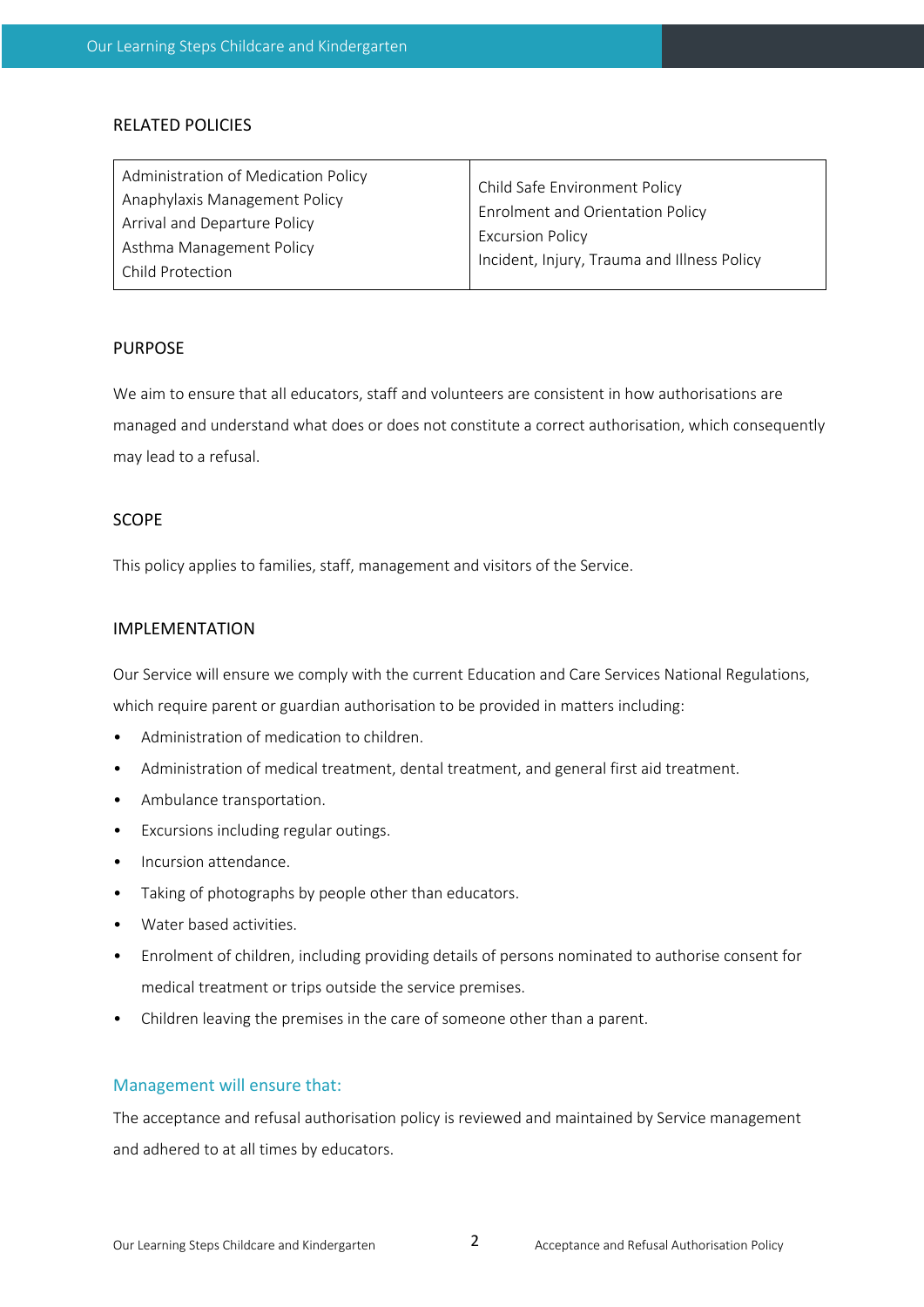- All staff follow the policies and procedures of our Service.
- All parents/guardians have completed the authorised person's section of their child's enrolment form (refer to *Enrolment and Orientation Policy*), and that the form is signed and dated before the child commences at the Service.
- Permission forms for excursions are provided to the parent/guardian or authorised person prior to the excursion (refer to *Excursion Policy*).
- Parent/guardians are provided with a copy of relevant policies for our Service or are aware of how they can be accessed.
- Attendance records are maintained for all children attending the Service.
- A written record of all visitors to the Service, including time of arrival and departure and reasons for visit is documented.
- Where a child requires medication (excluding Paracetamol) to be administered by educators/staff, that this is authorised in writing, signed and dated by the parent/guardian or authorised person and included with the child's record (Refer to *Administration of Medication Policy*).
- Educators/staff do not administer medication without the authorisation of parent/guardian or authorised person, except in the case of an emergency, including an asthma or anaphylaxis, or epilepsy or diabetes emergency (refer to *Administration of Medication Policy, Incident, Injury, Trauma and Illness Policy, Emergency and Evacuation Policy, Management of Asthma Policy, Management of Anaphylaxis Policy, Management of Diabetes Policy*, *and Management of Epilepsy Policy*).
- Educators and staff allow a child to participate in excursions only with the written authorisation of a parent/guardian or authorised person.
- Educators/staff allow a child to depart the Service only with a person who is the parent/guardian or authorised person, or with the written authorisation of one of these, except in the case of a medical emergency or an excursion (Refer to *Arrival and Departure of Children Policy* and *Child Safe Environment Policy*).
- There are procedures in place if an inappropriate person attempts to collect the child from the Service (refer to *Arrival and Departure of Children Policy*).

### A Nominated Supervisor/ Responsible Person will:

- Follow the policies and procedures of the Service.
- Ensure documentation relating to authorisations contains:
	- 1. The name of the child enrolled in the service
	- 2. Date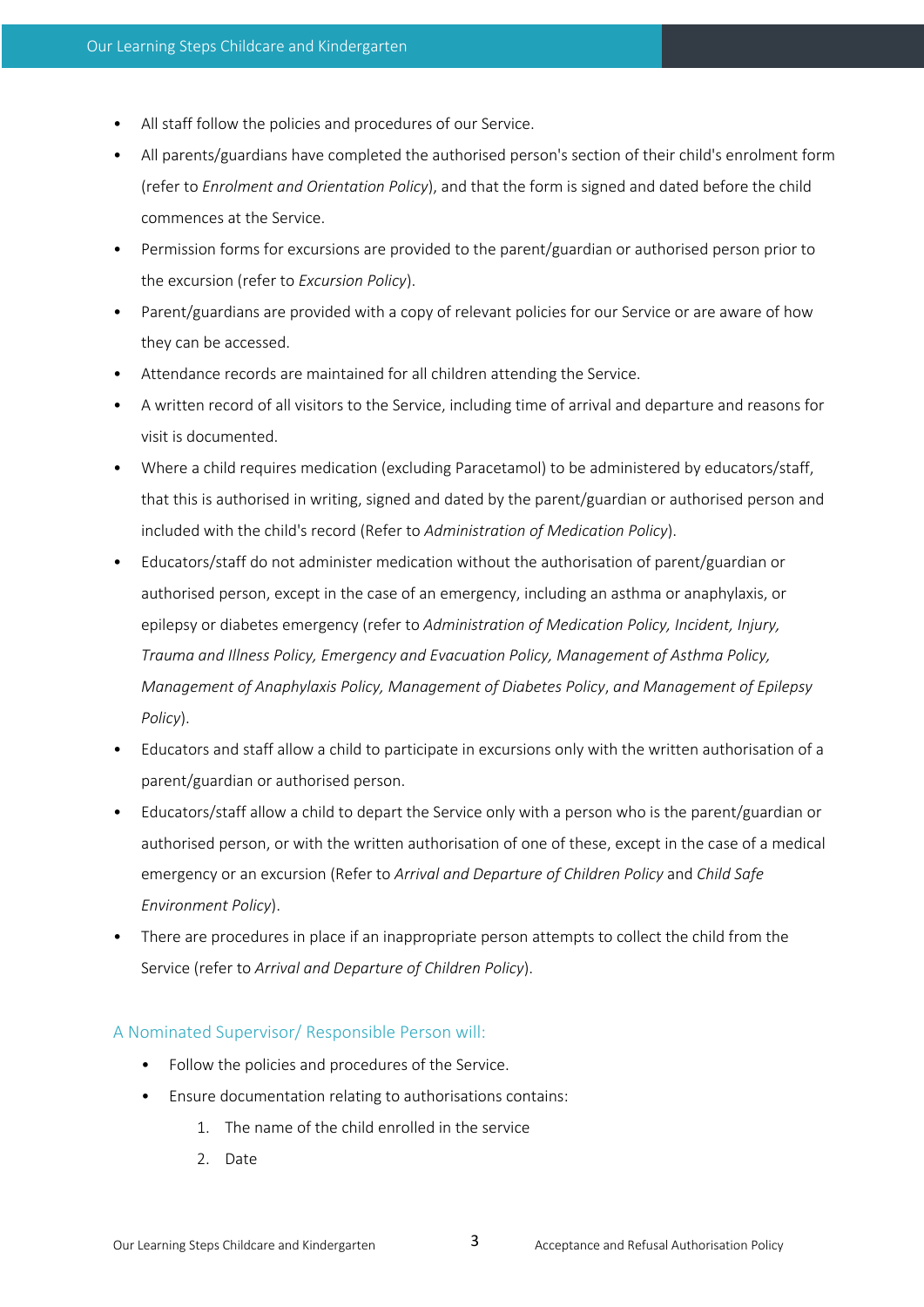- 3. Signature of the child's parent/guardian and nominated contact person as named on the enrolment form.
- Keep all authorisations relating to children in their enrolment record.
- Exercise the right to refusal if written or verbal authorisations do not comply with National Regulations. If an authorisation is refused by the Service, it is best practice to document:
	- 1. The details of the authorisation,
	- 2. Why the authorisation was refused, and
	- 3. Actions taken by the service. For example: if the service refused an authorised nominee named in the child's enrolment record to collect the child from the service as they were under the influence of alcohol, the action taken to ensure that the child was collected (Refer to *Refusal of Authorisation Record*).
- Waive compliance where a child requires emergency medical treatment for conditions such as anaphylaxis, asthma, epilepsy, or diabetes. In accordance with National Regulations and Standard, the Service can administer medication in these circumstances without authorisation. If these situations occur Management will be required to contact the parent/guardian as soon as practicable after the medication has been administered.
- Ensure that medication is not administered to a child without the authorisation of a parent/guardian or authorised person, except in the case of an emergency, including and asthma or anaphylaxis emergency (refer to *Administration of Medication Policy, Incident, Injury, Trauma and Illness Policy, Emergency and Evacuation Policy, Management of Asthma Policy, Management of Anaphylaxis Policy, Management of Diabetes Policy*, *and Management of Epilepsy Policy*).
- Ensure a child only departs from the Service with a person who is the parent/guardian or authorised person, or with the written authorisation of one of these, except in the case of a medical emergency or an excursion (refer to *Arrival and Departure of Children Policy*).
- Ensure a child is not taken outside the Service premises on an excursion except with the written authorisation of a parent/guardian or authorised person.
- Inform the Approved Provider when a written authorisation does not meet the requirements outlined in the Service's policies.

# Educators will:

- Follow the policies and procedures of the Service.
- Ensure that parents/guardians sign and date permission forms for excursions prior to the excursion being implemented.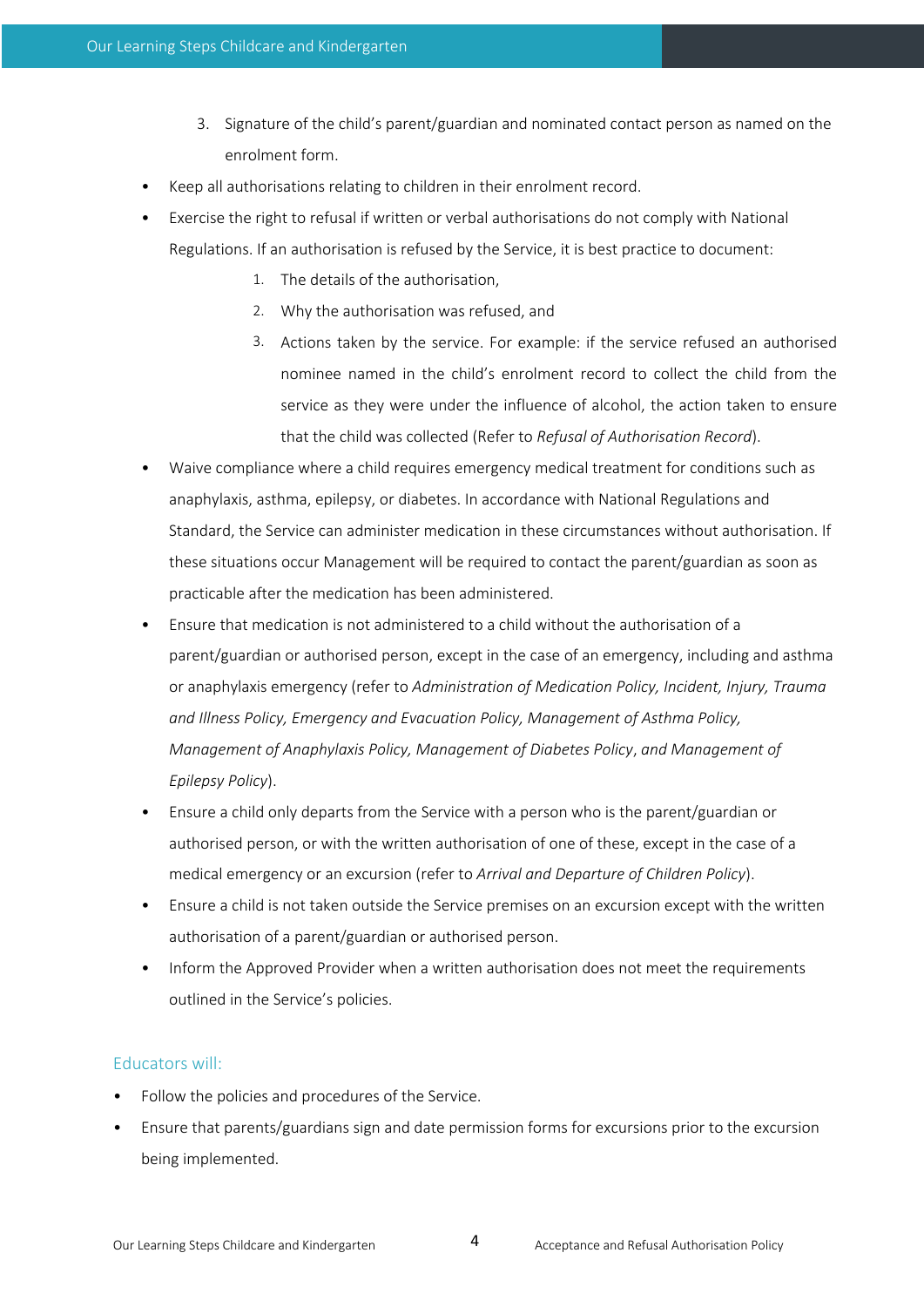- Allow a child to participate in an excursion only with the written authorisation of a parent/guardian or authorised person.
- Check that parents/guardians or authorised persons sign the attendance record as their child arrives and departs from the Service.
- Administer medication only with the written authorisation of a parent/guardian or authorised person, except in the case of an emergency, including an asthma, anaphylaxis, epilepsy, or diabetes emergency.
- Allow a child to depart from the Service only with a person who is the parent/guardian or authorised person, or with the written authorisation of one of these, except in the case of a medical emergency or an excursion.
- Follow procedures if an inappropriate person attempts to collect a child from the Service (for example, an intoxicated person).
- Inform the Approved Provider when a written authorisation does not meet the requirements outlined in Service's policies.

## Families will:

- Read and comply with the policies and procedures of the Service.
- Complete and sign the authorised person section of their child's enrolment form before their child commences at the Service.
- Ensure that changes to nominated authorised persons are provided to the Service in a timely manner.
- Advise nominated authorised persons that they will require photo identification (such as a driver's licence) in order to collect their child from the Service.
- Sign and date permission forms for excursions.
- Sign the attendance record as their child arrives and departs from the Service.
- Provide written authorisation where children require medication to be administered by educators/staff, including signing and dating it for inclusion in the child's medication records.

# AUTHORISATION REQUIREMENTS

Authorisation documents are required for the following situations and must have details recorded as specified: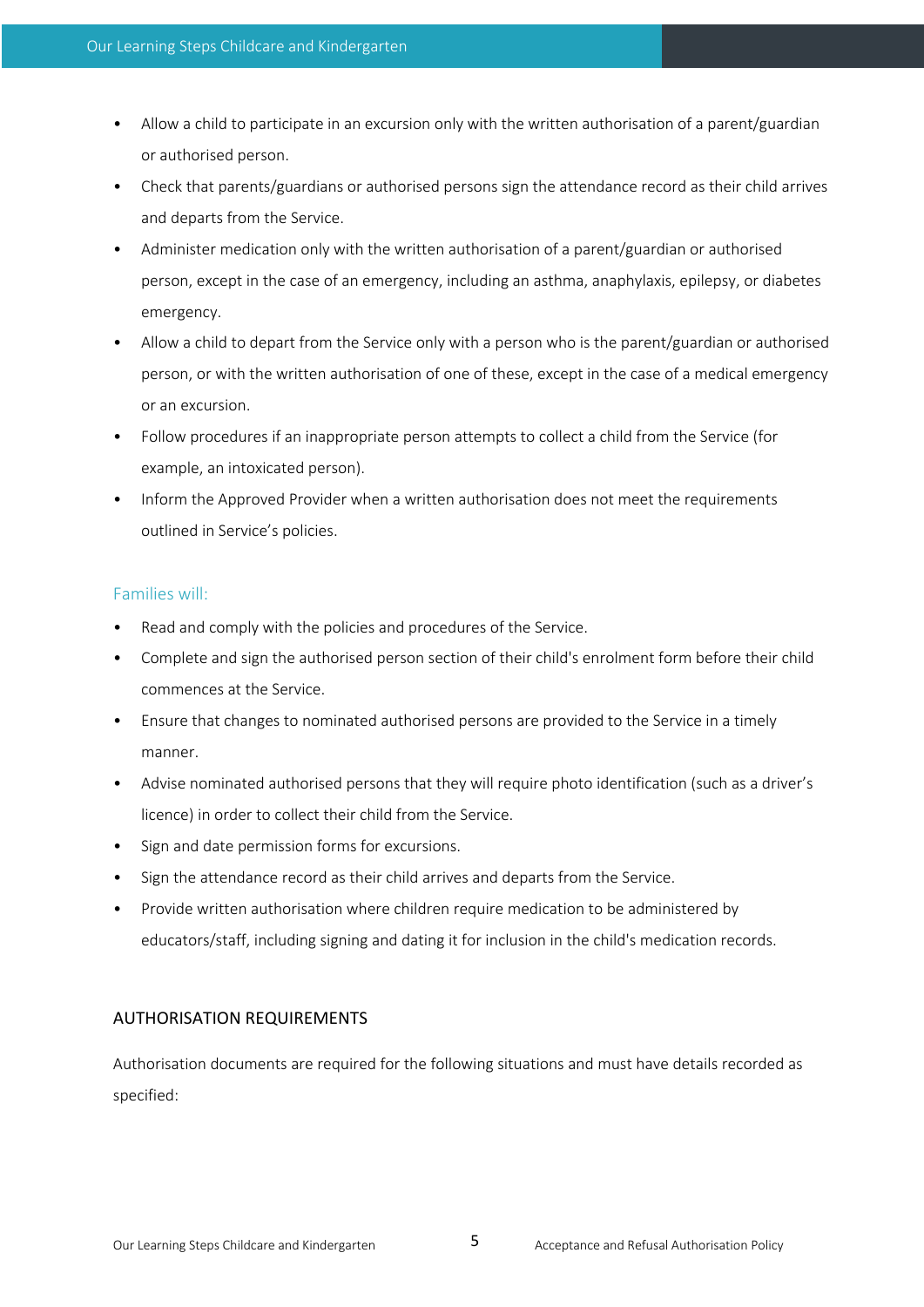| Administration of<br>Medication | The name of the child.<br>The authorisation to administer medication, signed by a parent or a person<br>$\bullet$<br>named in the child's enrolment record as authorised to consent to<br>administration of medication.<br>The name of the medication to be administered.<br>$\bullet$<br>The time and date the medication is to be administered.<br>$\bullet$<br>The dosage of the medication to be administered.<br>$\bullet$<br>The period of authorisation (actual days and dates: from and to).<br>$\bullet$<br>The date the authorisation is signed.<br>٠<br>Medication in its original container and bearing the correct child's name.<br>٠<br>Medication is not past its expiry or use-by date.<br>$\bullet$<br>Medication is administered in accordance with any instructions attached to<br>$\bullet$<br>the medication or provided by a registered medical practitioner.<br>A second person checks the signed Authority to Administer Medication record,<br>$\bullet$<br>checks the dosage of the medication, and witnesses its administration.<br>The Educator administering medication and witness must write their full name<br>٠<br>and sign the medication record.<br>Details of the administration must be recorded in the medication record.<br>٠ |
|---------------------------------|---------------------------------------------------------------------------------------------------------------------------------------------------------------------------------------------------------------------------------------------------------------------------------------------------------------------------------------------------------------------------------------------------------------------------------------------------------------------------------------------------------------------------------------------------------------------------------------------------------------------------------------------------------------------------------------------------------------------------------------------------------------------------------------------------------------------------------------------------------------------------------------------------------------------------------------------------------------------------------------------------------------------------------------------------------------------------------------------------------------------------------------------------------------------------------------------------------------------------------------------------------------------|
|---------------------------------|---------------------------------------------------------------------------------------------------------------------------------------------------------------------------------------------------------------------------------------------------------------------------------------------------------------------------------------------------------------------------------------------------------------------------------------------------------------------------------------------------------------------------------------------------------------------------------------------------------------------------------------------------------------------------------------------------------------------------------------------------------------------------------------------------------------------------------------------------------------------------------------------------------------------------------------------------------------------------------------------------------------------------------------------------------------------------------------------------------------------------------------------------------------------------------------------------------------------------------------------------------------------|

| Medical treatment of<br>the child including<br>transportation by an<br>ambulance service | The name of the child.<br>Authorisation to seek medical treatment for the child from a registered<br>medical practitioner, hospital or ambulance service.<br>Authorisation for the transportation of the child by an ambulance service.<br>The name, address and telephone number of the child's registered medical<br>practitioner or medical service. |
|------------------------------------------------------------------------------------------|---------------------------------------------------------------------------------------------------------------------------------------------------------------------------------------------------------------------------------------------------------------------------------------------------------------------------------------------------------|
| (Included and authorised                                                                 | The child's Medicare number.                                                                                                                                                                                                                                                                                                                            |
| initially as part of the                                                                 | The name of the parent or guardian providing authorisation.                                                                                                                                                                                                                                                                                             |
| child's enrolment record):                                                               | The relationship to the child.                                                                                                                                                                                                                                                                                                                          |

| <b>Emergency Medical</b><br>Treatment<br>(included and authorised<br>initially as part of the<br>child's enrolment record<br>or as updates during<br>enrolment): | The Service is able to seek emergency medical assistance for a child as<br>required (i.e. medical practitioner, ambulance or hospital) without seeking<br>further authorisation from a parent or guardian in the case of an emergency,<br>including for emergencies relating to medical conditions noted on the<br>enrolment form. |
|------------------------------------------------------------------------------------------------------------------------------------------------------------------|------------------------------------------------------------------------------------------------------------------------------------------------------------------------------------------------------------------------------------------------------------------------------------------------------------------------------------|
|                                                                                                                                                                  |                                                                                                                                                                                                                                                                                                                                    |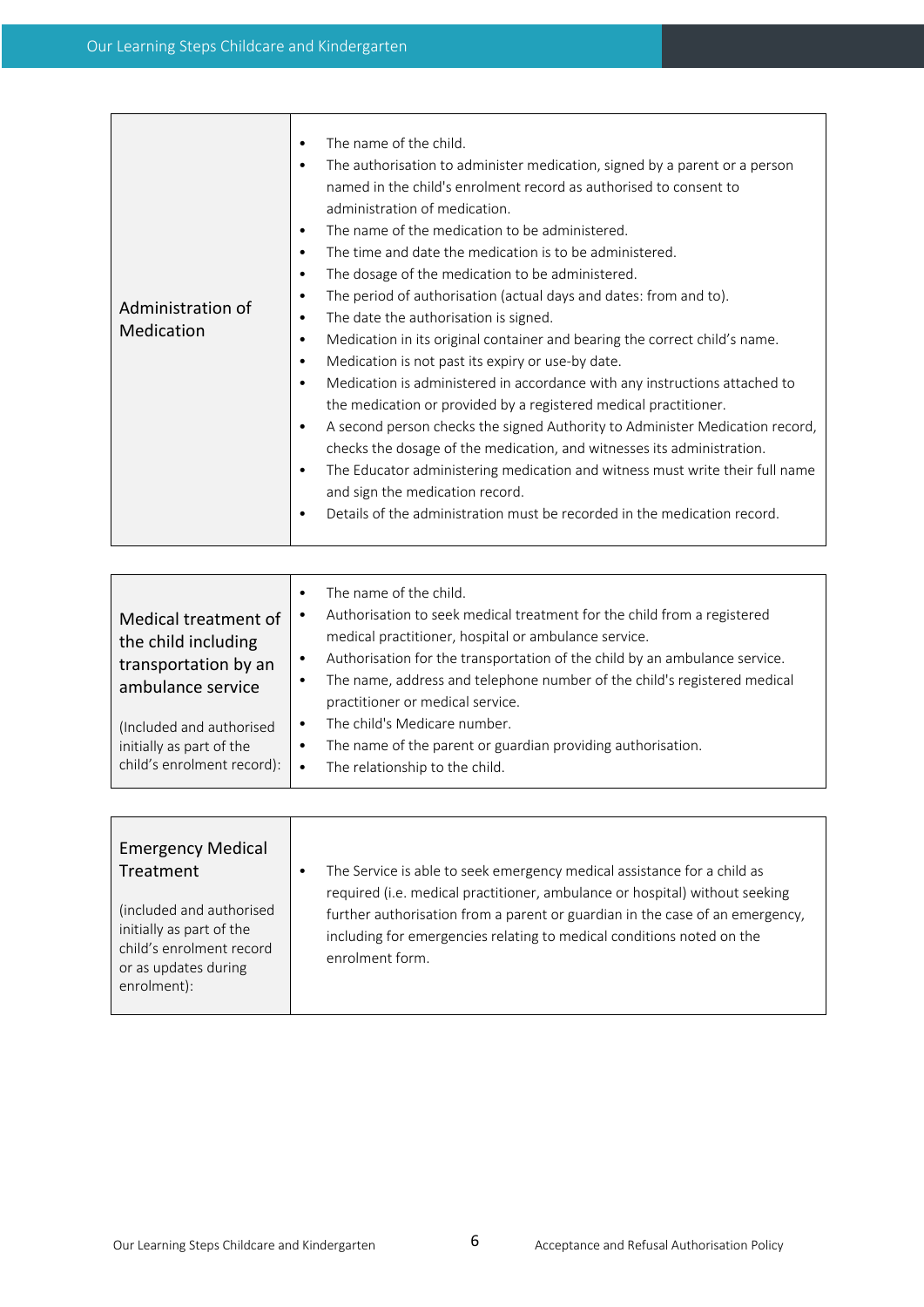| Collection of<br>Children<br>(included and authorised<br>initially as part of the<br>child's enrolment record<br>or as updated during<br>enrolment): | The name of the child.<br>The name of the parent or the guardian of the child or the authorised<br>nominee on the enrolment form providing authorisation.<br>The name of the person/s authorised by a parent or authorised nominee<br>$\bullet$<br>named in the child's enrolment record to collect the child from the premises.<br>The relationship to the child of the persons authorised to collect the child<br>$\bullet$<br>from the premises.<br>The signature of the person providing authorisation and date of authorisation. |
|------------------------------------------------------------------------------------------------------------------------------------------------------|---------------------------------------------------------------------------------------------------------------------------------------------------------------------------------------------------------------------------------------------------------------------------------------------------------------------------------------------------------------------------------------------------------------------------------------------------------------------------------------------------------------------------------------|
|------------------------------------------------------------------------------------------------------------------------------------------------------|---------------------------------------------------------------------------------------------------------------------------------------------------------------------------------------------------------------------------------------------------------------------------------------------------------------------------------------------------------------------------------------------------------------------------------------------------------------------------------------------------------------------------------------|

| <b>Excursions</b><br>(Including regular<br>outings) | If the excursion is a regular outing, the authorisation is only required to be<br>obtained once in a 12-month period, otherwise:<br>The name of the child.<br>The date of the excursion (if not for a regular outing).<br>$\bullet$<br>The reason for the excursion.<br>$\bullet$<br>The proposed destination for the excursion.<br>$\bullet$<br>The method of transport to be used.<br>$\bullet$<br>The route to be taken to and from the excursion.<br>$\bullet$<br>The activities to be undertaken by the child during the excursion.<br>$\bullet$<br>The period the child will be away from the premises.<br>$\bullet$<br>The anticipated number of children likely to be attending the excursion.<br>$\bullet$<br>The ratio of Educators attending the excursion to the number of children<br>٠<br>attending the excursion.<br>The number of staff members and any other adults who will accompany and<br>$\bullet$<br>supervise the children on the excursion.<br>Statement that a risk assessment has been prepared and is available at the<br>$\bullet$<br>service.<br>The name of the parent or guardian-providing authorisation.<br>$\bullet$<br>The relationship to the child.<br>$\bullet$<br>The signature of the person providing authorisation and date of authorisation.<br>$\bullet$<br>Any water hazards and risks associated with water-based activities.<br>$\bullet$ |
|-----------------------------------------------------|-------------------------------------------------------------------------------------------------------------------------------------------------------------------------------------------------------------------------------------------------------------------------------------------------------------------------------------------------------------------------------------------------------------------------------------------------------------------------------------------------------------------------------------------------------------------------------------------------------------------------------------------------------------------------------------------------------------------------------------------------------------------------------------------------------------------------------------------------------------------------------------------------------------------------------------------------------------------------------------------------------------------------------------------------------------------------------------------------------------------------------------------------------------------------------------------------------------------------------------------------------------------------------------------------------------------------------------------------------------------------------------------|
|                                                     | The items that should be taken on the excursion.                                                                                                                                                                                                                                                                                                                                                                                                                                                                                                                                                                                                                                                                                                                                                                                                                                                                                                                                                                                                                                                                                                                                                                                                                                                                                                                                          |

| Confirmation of<br>Authorisation | All authorisation forms received (including the initial enrolment form) are to<br>٠<br>be checked for completion.<br>All authorisations (excluding the initial enrolment form) are checked to ensure<br>$\bullet$<br>that the authoriser (name and signature) is the nominated parent or guardian<br>on the enrolment form.<br>If incomplete or inappropriately signed, the authorisation form should be<br>$\bullet$<br>returned to the parent or guardian for correction.<br>Children will be suspended from any activity requiring authorisation until the<br>٠<br>appropriate form has been correctly completed and signed. |
|----------------------------------|---------------------------------------------------------------------------------------------------------------------------------------------------------------------------------------------------------------------------------------------------------------------------------------------------------------------------------------------------------------------------------------------------------------------------------------------------------------------------------------------------------------------------------------------------------------------------------------------------------------------------------|
|----------------------------------|---------------------------------------------------------------------------------------------------------------------------------------------------------------------------------------------------------------------------------------------------------------------------------------------------------------------------------------------------------------------------------------------------------------------------------------------------------------------------------------------------------------------------------------------------------------------------------------------------------------------------------|